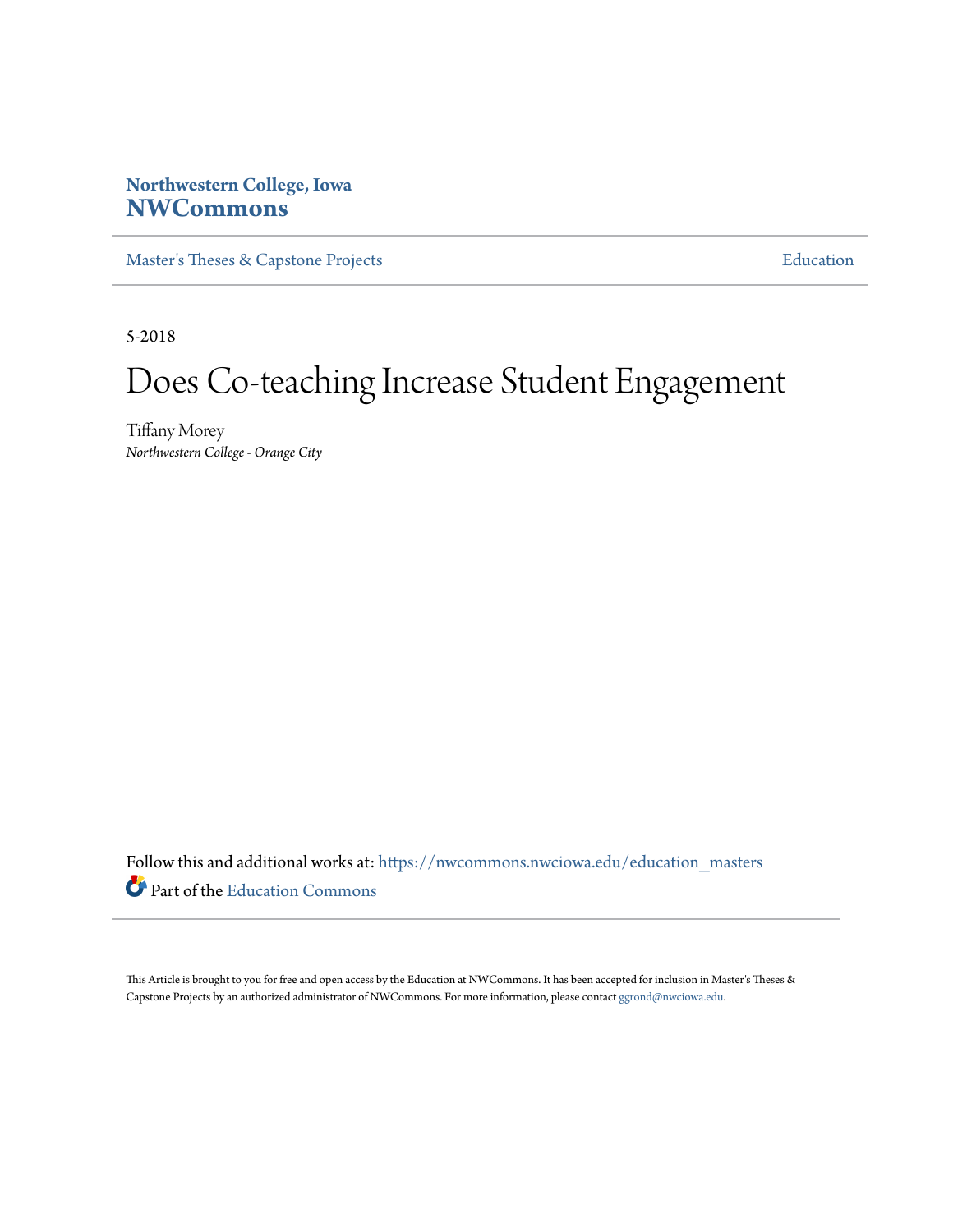Tiffany Morey

Northwestern College

Does Co-teaching Increase Student Engagement

May 2018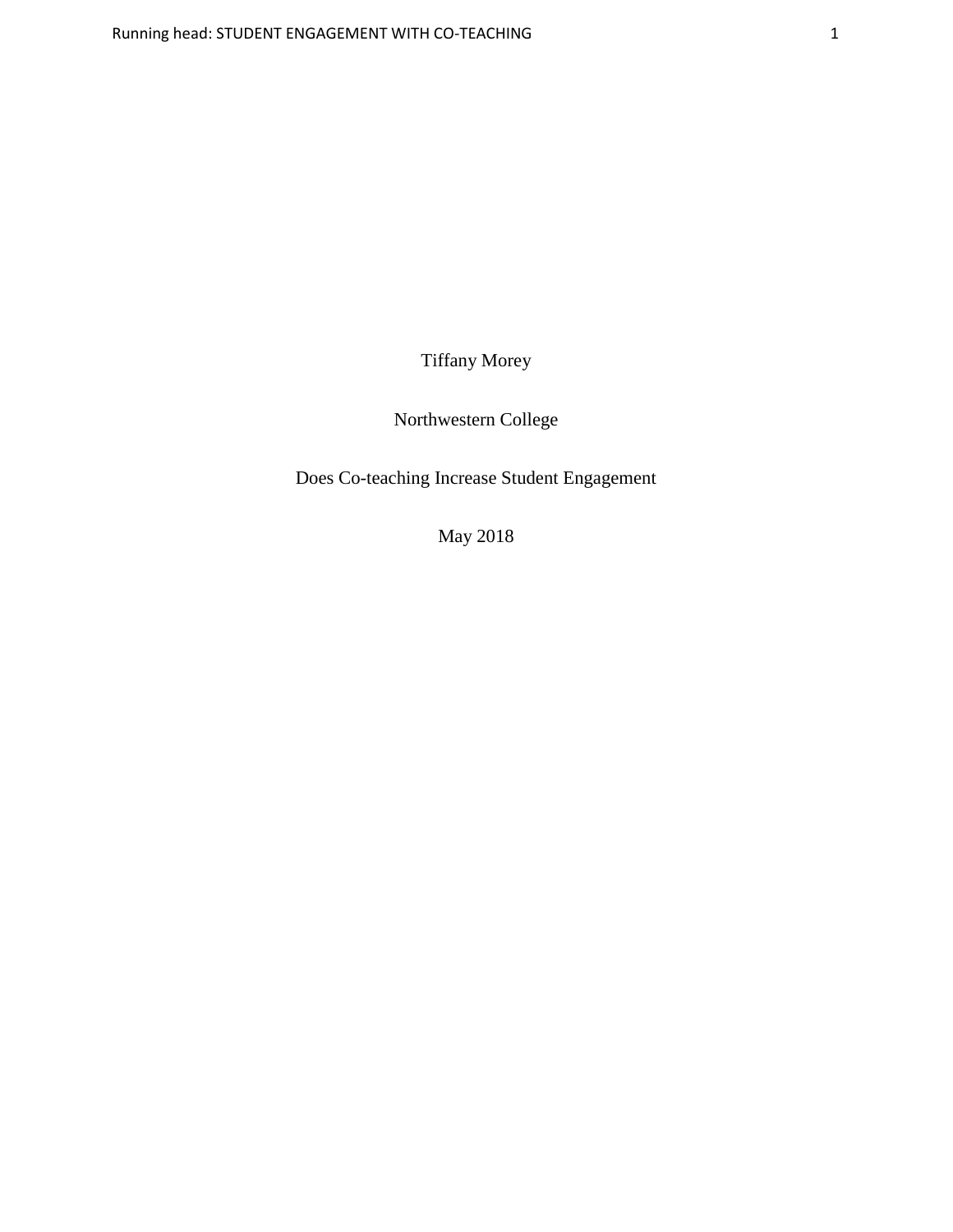#### Abstract

The purpose of this action research is to determine if students will be more engaged in learning whole group interventions if co-taught. In the first two weeks students were observed with only the classroom teacher teaching the intervention. The next three weeks the classroom teacher and the instructional coach co-taught the whole group intervention, and students were observed to see if engagement had increased. Pre-survey and post survey questions were administered to the students for quantitative data. Qualitative data was gathered through observations and journal notes.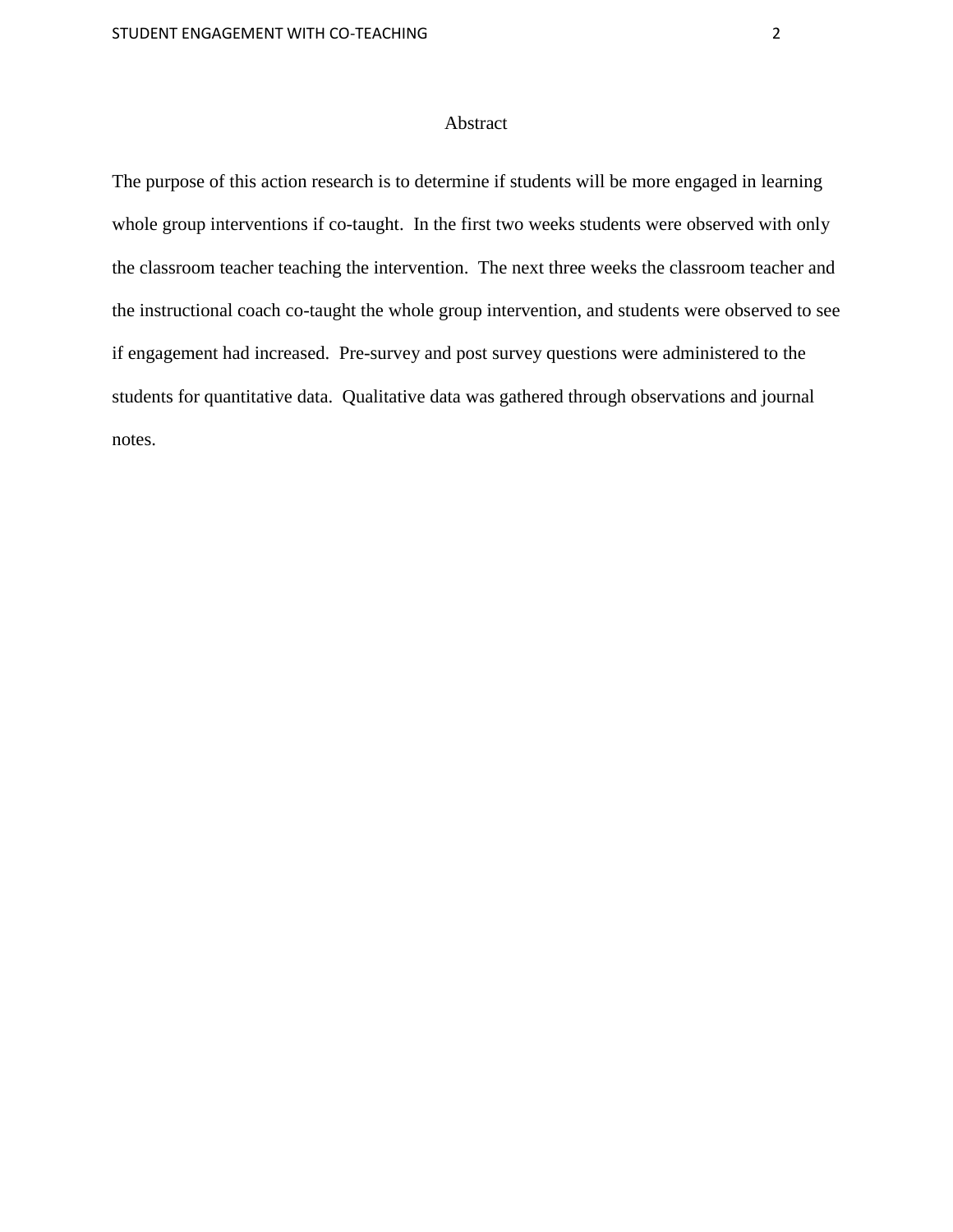#### Does Co-teaching Increase Student Engagement

Teachers feel the need to compete with technology to keep students' attention. So many times teachers are worried about the lack of student engagement in classrooms and wonder how to increase student engagement. "Consensus has been reached that there are at least three types of engagement: behavioral, cognitive, and affective engagement" (Carter, Reschly, Lovelace, Appleton, & Thomas, 2012, p. 62). Cognitive engagement is willingness to work in the classroom; Carter et al., (2012) study defines the areas of engagement as the following:

Behavioral engagement refers to involvement in academic and extracurricular activities and includes indicators such as school attendance and participation in class activities. Cognitive engagement is defined as a student's level of investment in learning and includes aspects such as perceived relevance and challenge sufficiency of coursework, appropriate application of learning strategies, self-regulation, perceived competence, and willingness to exert necessary effort to master difficult skills. Affective engagement is the connections with other students and teachers. Affective engagement addresses the student's perceived connection to the school environment and salient individuals within the school context. It includes positive and negative reactions toward the school climate (e.g., fairness of rules), teachers, and classmates. (p. 62)

Engaged students in a learning environment are retaining what is being taught and taking part in a deep level of learning and conversations. Draper, (2013) explains, "deep learners aimed to understand the meaning behind the text, and interacted with the material by creating relevant arguments and examples related to their daily lives" (para. 4). In this research project the researcher will collect qualitative and quantitative data to see if co-teaching interventions will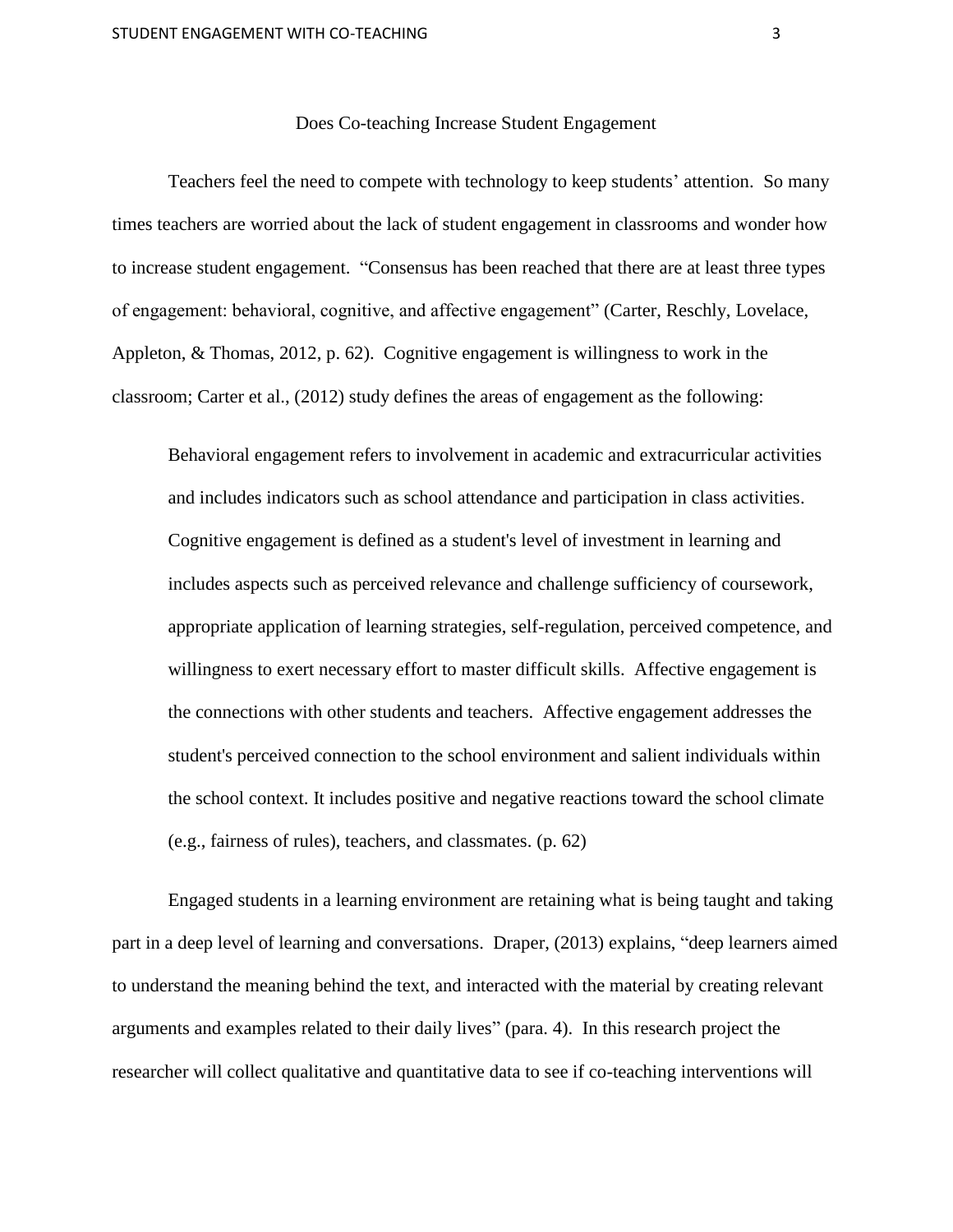increase student engagement. A self-reflection survey will be given to the students to measure engagement levels with and without co-teaching.

#### **Literature Review**

Student engagement has many types of definitions. Everett (2015) explains student engagement as a "multidimensional, interrelated, observable behavior, internal cognition, and emotion." (p.69) Student engagement is the passion and the interest student show when taking part of school curriculum. Teachers need to understand student engagement when planning lessons to improve student learning. Student engagement involves the planning and delivery of the lesson as much as each individual student. "Research in earlier years focused on participation-identification model focusing on quality of instruction and student abilities" according to Everett (2015 p 68). However, current research has been focusing on academic engagement, social engagement, cognitive engagement, and affective engagement have added four important dimensions to student engagement, according to Everett (2015).

Student engagement is a concern for teachers and school districts. Teachers are always trying to determine why students are not engaged and how to motivate students to become actively engaged learners. According to Draper (2013), students who are more stressed and feel pressured in school are disengaged in learning activities. Draper (2013) also discusses the differences between surface level learning and deep level. When students are expected to only learn surface level content such as memorizing dates, wars, and names, the majority of students will not be engaged. Creating, problem solving, and critically thinking are examples of deep level learning. Surface level learning is memorized, tested, and forgotten. If schools can get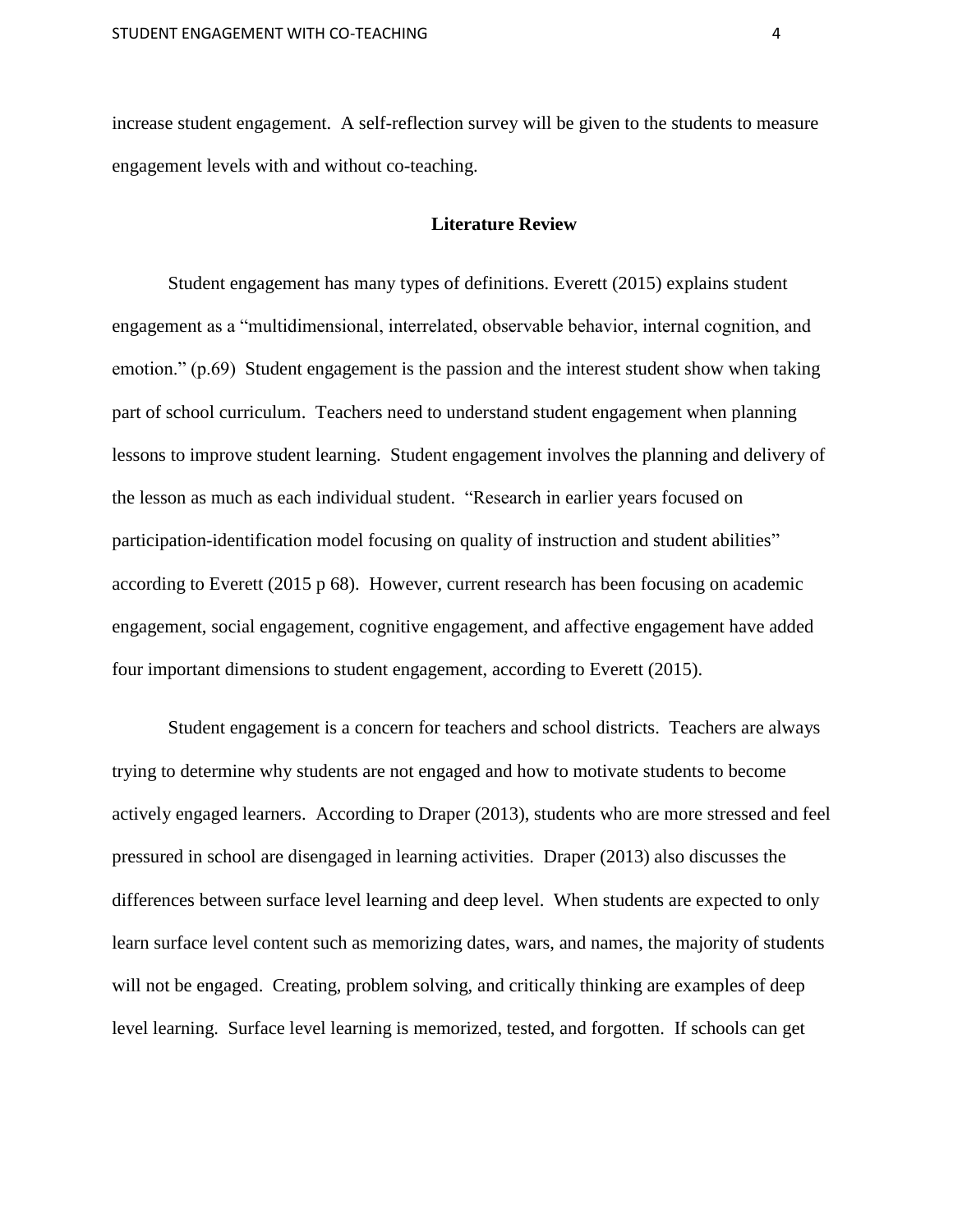students engaged and learning at a deep level of learning, important skills will be retained. Schools and future workforce expect students to be critical thinkers and problem solvers.

Like Draper, Chapman (2003) also states that engaged students will be willing to start conversations and discussions about the lesson being studied, and students will complete homework with care and on time. Engaged students will be willing to participate in small or large group activities. Disengaged students will often not complete homework, or it will be finished carelessly. Disengaged students are often careless, distracted and hurry to complete work. Students who are not engaged in school will hurry through assignments, and move on to something that maybe more engaging, such as physical education (PE), recess, or going home. Disengaged students often sit back and are not open to discussion and partner work. Students who are not engaged may also complain about being in certain groups, and group conversations are often off topic.

Carter, Reschly, Lovelace, Appleton, and Thomas (2012) explain how students are disengaged and the connection to school dropouts. The study identifies the difference between behavioral engagement, physiological engagement, and academic engagement. Teachers will be able to use the different types of engagement to document in notes and observations. Behavioral engagement is documented by observing students willingness to share and participation during the lessons. Physiological engagement is measured with student self reflections after the lessons were delivered. The third engagement is academic which is observed and documented on the student's efforts in the classroom.

Carter et al. (2012) created a student engagement instrument (SEI) to measure student engagement in a school setting. After starting the research which was originally for the middle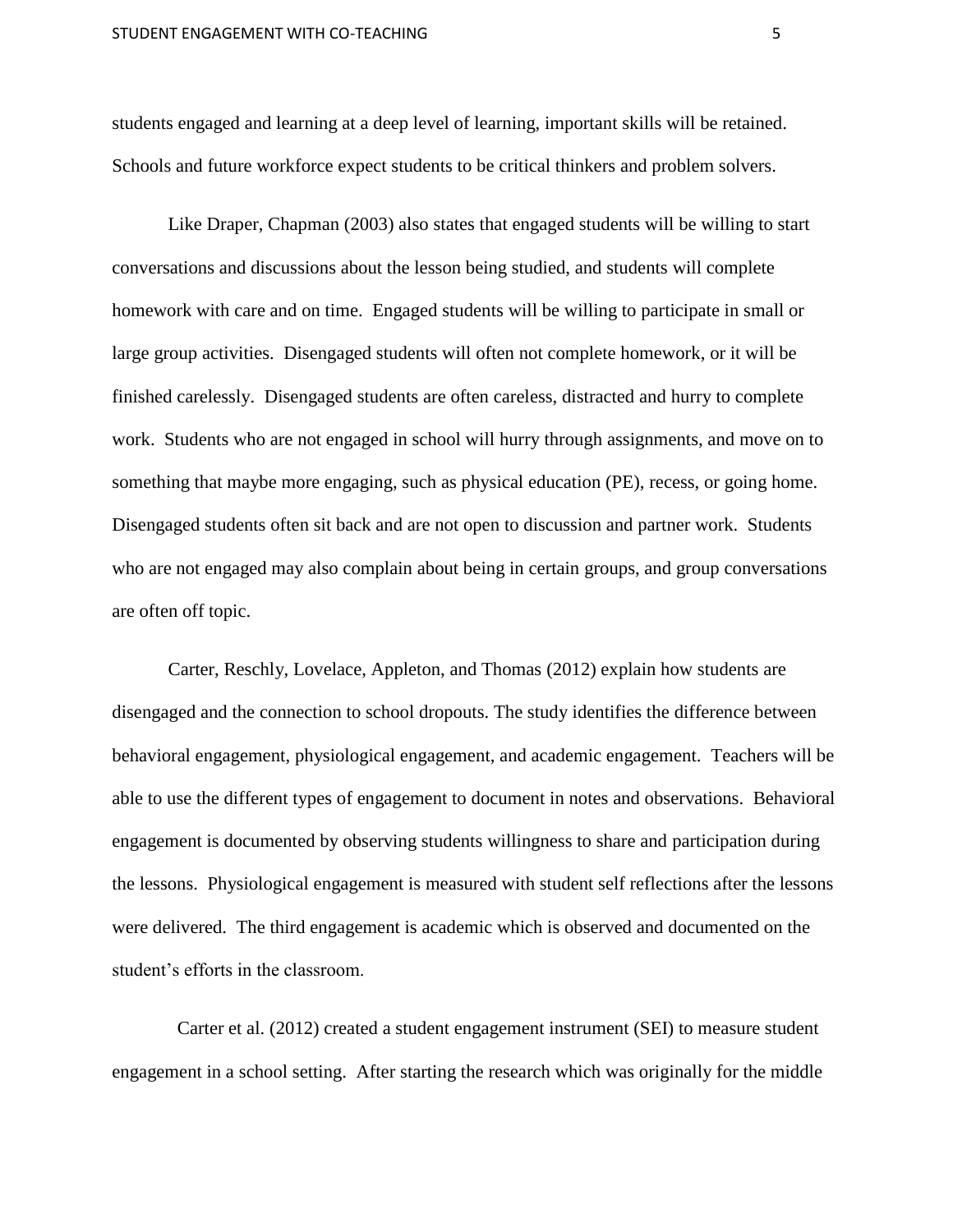and high school level, the researchers then determined the need for an elementary instrument as well, SEI-E The researchers chose to start the SEI-E at grade three because K-2 would be difficult with all of the distractions and behaviors at a young age. The SEI-E is a self-reflective survey that measures cognitive and affective student engagement. Cognitive and affective student engagement cannot be observed by the teacher, it is student self-reflection as data.

Students who were engaged physically, mentally, and emotionally were suspected to have higher academic growth than those who were not as engaged in the classroom and with peers. According to Ladd and Dinella, (2009) "those who exhibited a combination of higher behavioral and emotional engagement across the primary grades made greater academic progress than those who displayed lower levels of these two forms of engagement" (p. 190). Students who go to school need to do more than be there physically for academic growth. There has also been research linking disengagement and school drop-outs. Ladd and Dinella, (2009) explain "educators contemplate solutions for problems such as declining academic motivation and achievement, increasing student alienation, and elevated school drop-out rates" (p. 190).

Further studies on student engagement have shown that students who are eager and willing to participate in Kindergarten will maintain that engagement through primary school. Other students who are less enthused about kindergarten will have a tendency to be disengaged in school lessons. According to Ladd and Dinella, (2009) "found that children who liked school as they entered kindergarten tended to participate more cooperatively and independently in classroom activities" (p. 191). Research also shows that engagement is more intrinsic, which comes from inside the student, and less about the how the curriculum is being delivered. Ladd and Dinella, (2009) state that "their propensity to adopt the student role and act in ways that are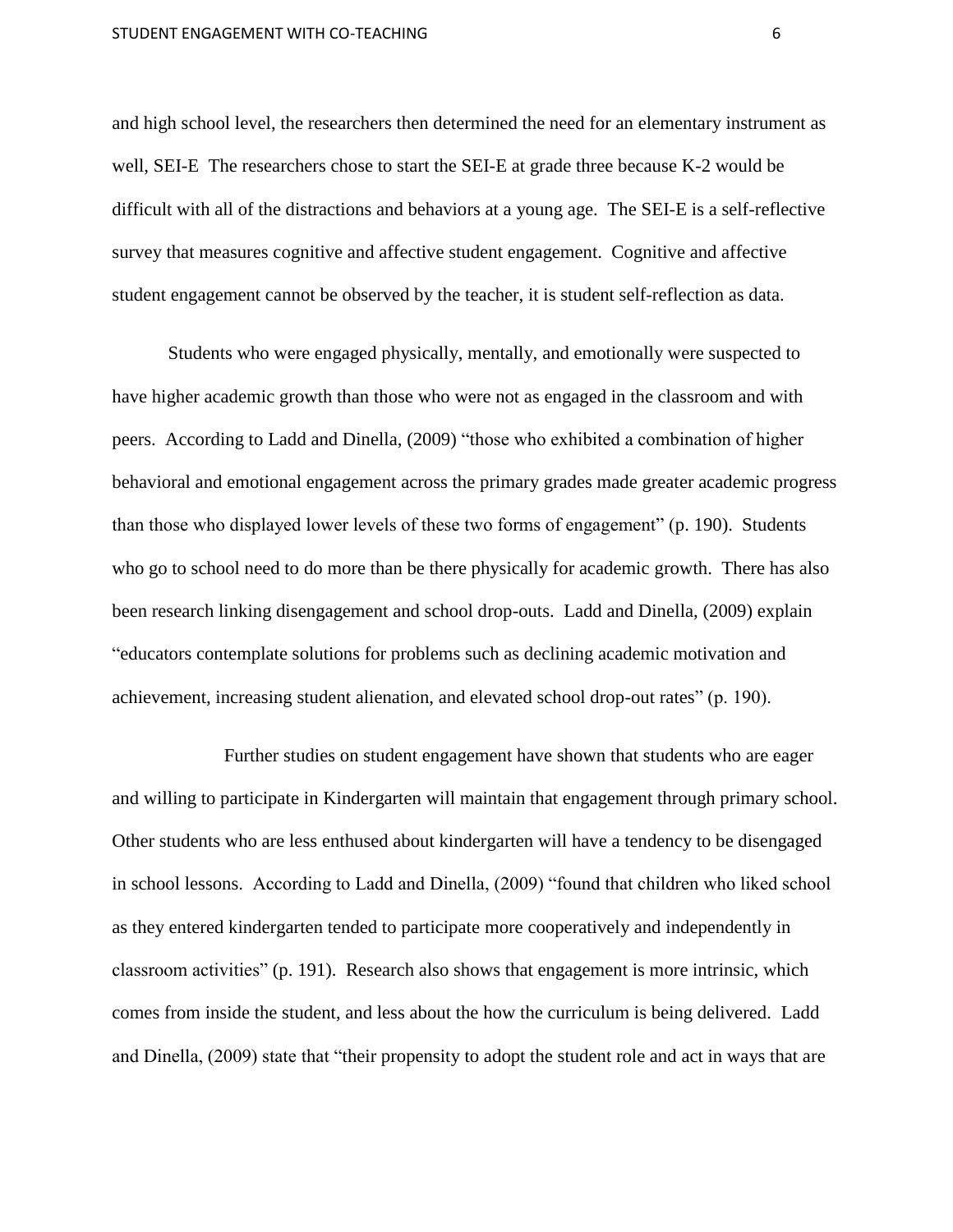in accordance with classroom social rules and expectations is an essential prerequisite for engagement and success" (p.191).

Carter (2014) states "research shows that the average young adolescent's attention span is between 8 and 14 minutes. If that's the case, teachers who are trying to hold their students' attention for the full 50-60 minutes may never hear students exclaim that 'time really flew by" (Carter, 2014, p. 30). With two teachers available to provide differentiated instruction, the students may not lose interest in the lesson and become disengaged. Carter (2014) explains how a day filled with mini lessons will help keep students engaged. The findings explain how mini lessons can help improve student engagement. It keeps students moving and switching to reduce boredom. If students have been sitting in one spot for 20 minutes it is time to get up and move or switch mini lesson because if students keep sitting there, the result will be disengagement.

#### **Methods**

#### **Participants**

This action research was conducted in a second grade general education classroom in a small rural school during whole group intervention time. Whole group math interventions took place three days a week and on average were 15 minutes long. Every math intervention took place with the students seated on the carpet and the teacher in a chair. The participating class had fourteen students, one teacher and zero teacher associates. Random selections of five students were chosen to be the primary participants of the student engagement research project. The participating class was predominately white students with one student on a math Individual Education Plan (IEP) and five students that were receiving Title 1 math interventions. Zero students in the participating class had diagnosed attention disorders.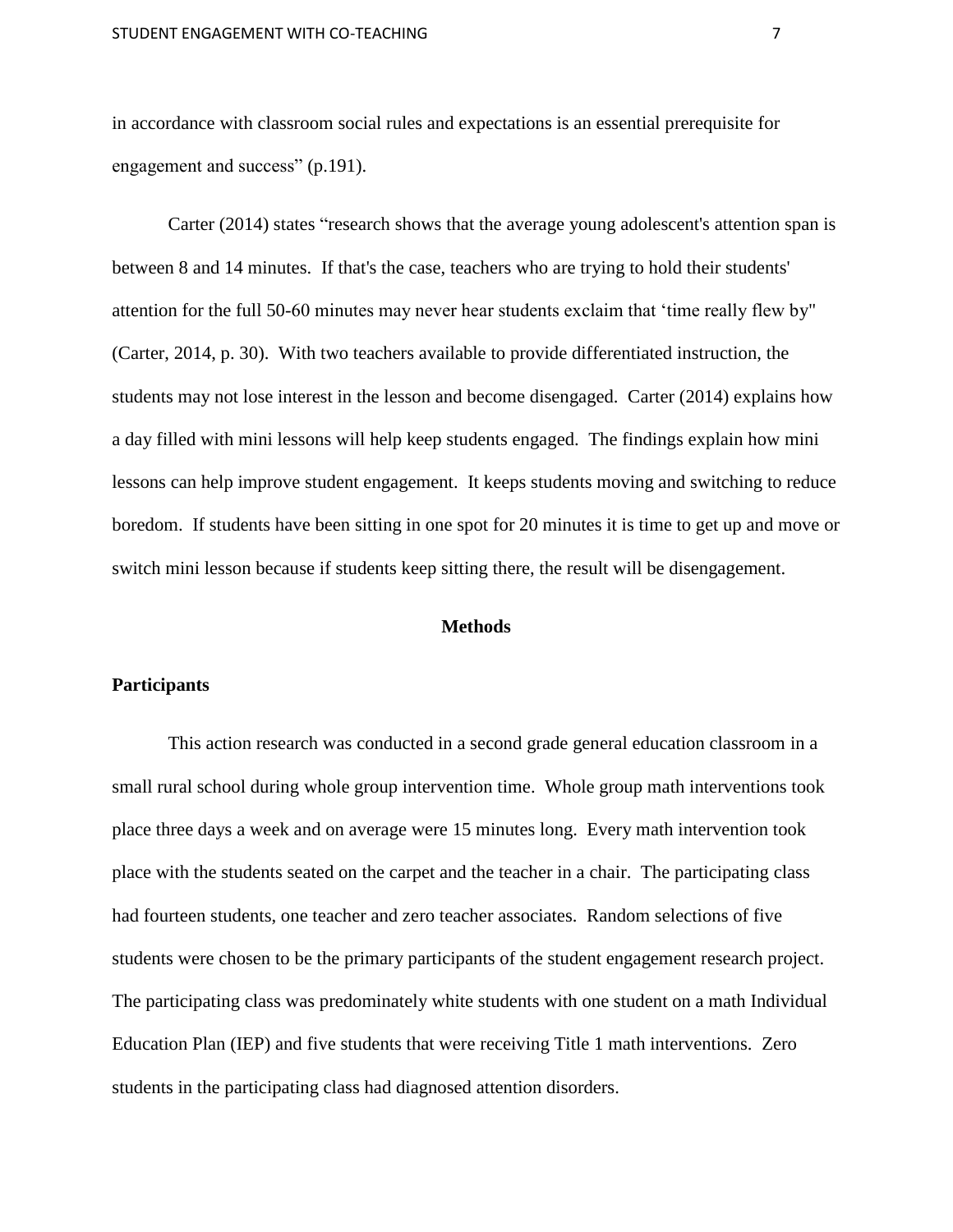#### **Data Collection**

The focus on this data research project was to see if co-teaching during the whole group math intervention would increase student engagement. The researcher observed a second grade math class during their whole group interventions. The researcher documented the active engagement of 5 randomly selected students. After each whole group intervention, the students filled out a self reflection rubric by checking the box if they felt they were engaged, focused, and concentrated on the math lesson. The observations conducted prior to co-teaching lasted five days.

Prior to co-teaching, the students sat on the carpet while the classroom teacher sat in a chair, making herself visible to all students. The teacher would work through a math worksheet randomly calling on students for answers or explanations for the math problem. Students could use math manipulative to answer the question while the teacher wrote the answer on a whiteboard. After the class worked through a few problems the teacher grouped the student by ability level to work on small group math problems. As students sat in small groups working together to solve math problems the classroom teacher walked around and checked in with the groups.

After the researcher observed and documented the engagement of the selected students, the classroom teacher and the instructional coach who would be co-teaching collaborated and planned out whole group math interventions as co-teachers. As the classroom teacher and the instructional coach were co-teaching, the researcher documented the engagement of the same sample of students. The same rubric was used for engagement during co-teaching as was used prior to co-teaching. The seven areas observed were: student talking/sharing, active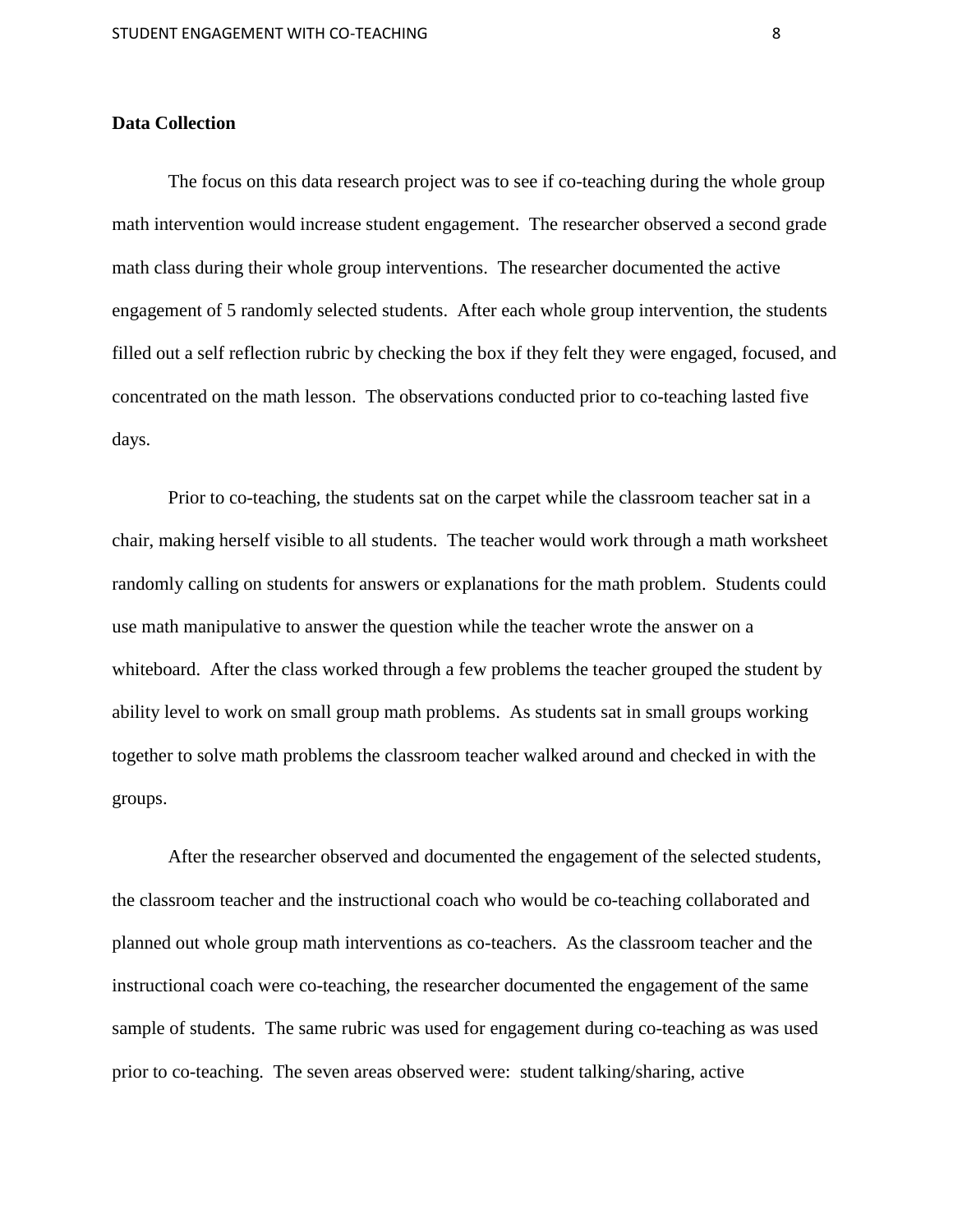engagement, use of manipulatives, writing/sharing correctly, focused on the teacher, up and moving, and working well with others. As each intervention time was finished, the students filled out a self-reflection form rating self engagement and participation. The researcher observed five days of co-teaching whole group math interventions and documented how often the students were actively engaged, used manipulates, worked with others, focused on the teachers, and shared ideas with the class.

During the five days of co-teaching the classroom teacher and the instructional coach collaborated about how to present the interventions. The classroom teacher presented the math problems while the instructional coach moved around from student to student asking questions about the problems. The instructional coach would also share different methods about how to solve problems or encourage students to share the methods for problem solving.

#### **Data Analysis**

There was little research bias during this research project. The researcher collected the data and was an outside observer. The researcher observed the students during whole group math intervention while the classroom teacher taught. During the observation the researcher marked down if the students were engaged in the lesson and focused on the teacher. Students would get marked on a rating scale if they were focusing on the teacher and completing tasks that were asked by the teacher. If students were looking around the room, playing with objects and not completing tasks, disengaged would be marked on the rubric. All the students had the same rubric to measure engagement. The same researcher also observed student engagement while whole group math interventions were being co-taught using the same rubric checklist.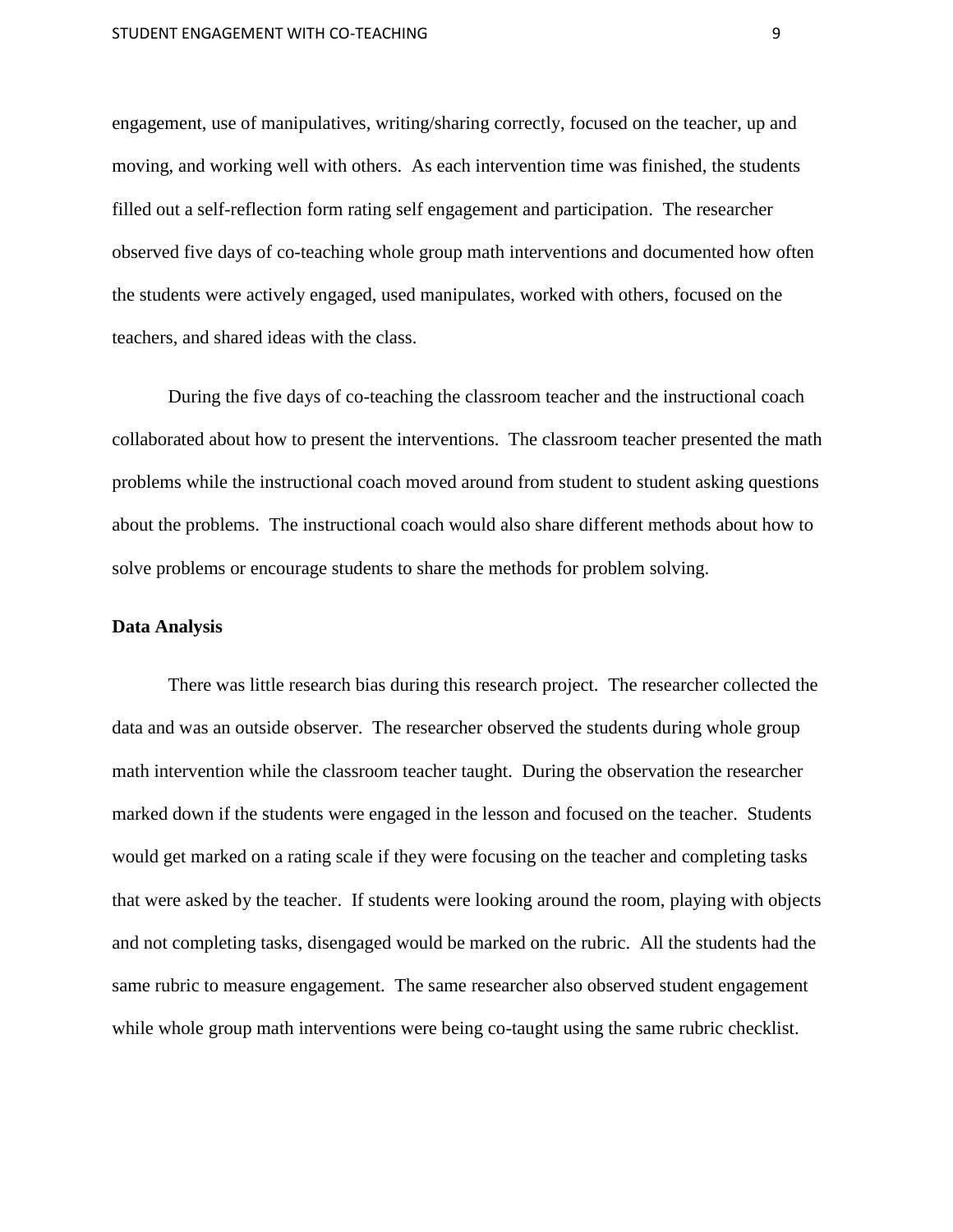#### Table 1

|                  | Day 1 | Day 2          | Day 3 | Day 4 | Day 5 | <b>Total</b> | <b>Engagement</b> |
|------------------|-------|----------------|-------|-------|-------|--------------|-------------------|
|                  |       |                |       |       |       |              | percent           |
| <b>Student 1</b> | 26    | 22             | 34    | 23    | 23    | 128          | 61%               |
| <b>Student 2</b> | 17    | $\overline{7}$ | 19    | 24    | 18    | 85           | 40%               |
| <b>Student 3</b> | 27    | 31             | 31    | 29    | 29    | 147          | 70%               |
| <b>Student 4</b> | 17    | $\overline{7}$ | 9     | 7     | 12    | 52           | 25%               |
| <b>Student 5</b> | 20    | 24             | 24    | 27    | 19    | 114          | 54%               |

#### *Student Engagement prior to Co-Teaching*

Table 1 shows student scores before math interventions were co-taught by the classroom teacher and the Instructional Coach. The students were observed in seven different areas and were rated on a scale from one to six; the highest score the student could receive for one day was a 42. For a student to receive a 42 he/she must be 100% engaged, focused on the teacher and discussing the math topic 100% of the time. The researcher observed the same five students for five days to collect engagement data. After five days the scores were added together for a total engagement score, the highest score they could receive after five days was 210. No students received a perfect score of 42 during the observation timeframe. Student behaviors observed were playing with shoe strings, with the carpet, looking around the room, and talking to friends. Table 2 shows student engagement data with co-teaching, the highest one-day score students could receive is 42 and the total score was 210. Zero students received a perfect engagement score of 42.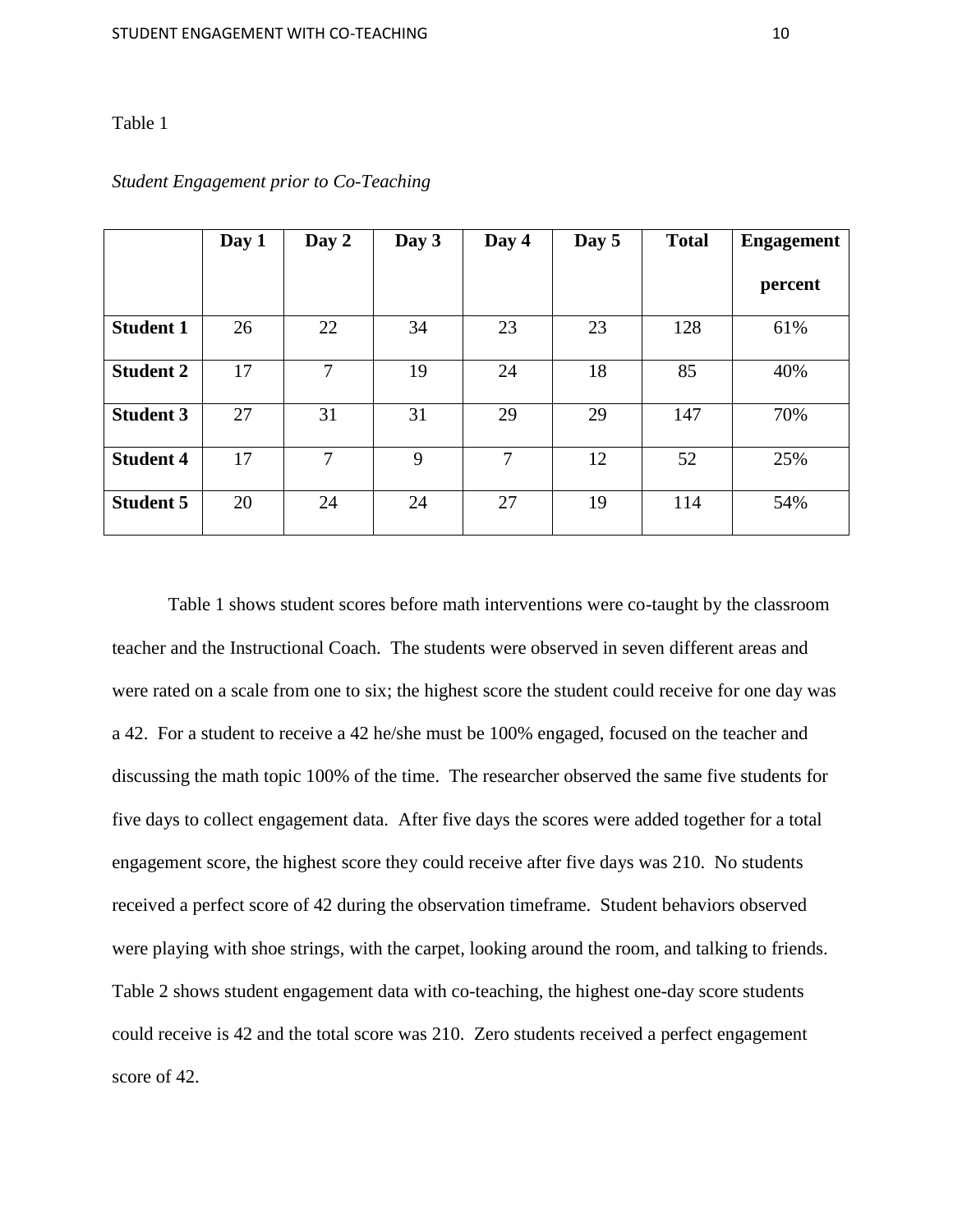# Table 2

|                  | Day 1 | Day 2 | Day 3 | Day 4 | Day 5 | <b>Total</b> | <b>Engagement</b> |
|------------------|-------|-------|-------|-------|-------|--------------|-------------------|
|                  |       |       |       |       |       |              | percent           |
| <b>Student 1</b> | 27    | 27    | 30    | 33    | 29    | 146          | 70%               |
| <b>Student 2</b> | 20    | 24    | 25    | 28    | 18    | 115          | 55%               |
| <b>Student 3</b> | 27    | 28    | 33    | 28    | 21    | 147          | 70%               |
| <b>Student 4</b> | 22    | 21    | 14    | 18    | 18    | 93           | 44%               |
| <b>Student 5</b> | 27    | 37    | 26    | 25    | 28    | 143          | 68%               |

# *Student Engagement with Co-Teaching*

Effects of how co-teaching affects student engagement are displayed in Table 3. Student total scores and the difference have been documented. All students except Student 3 increased engagement with a co-teacher. Student 3 received the same score of 147during both intervention formats, which is 70% engaged. Student 4 had the lowest scores but had the greatest increase in engagement with an increase of 41 points. Student 4 went from 25% to 44% engaged with coteaching. Zero students had a decrease in engagement with the co-teacher. As a whole group, the observed students increased over all engagement by 118 points.

#### Table 3

*Engagement Difference prior to Co-Teaching and Co-Teaching*

| Prior to Co- | Co-Teaching | Difference | Percent of |
|--------------|-------------|------------|------------|
| Teaching     |             |            | engagement |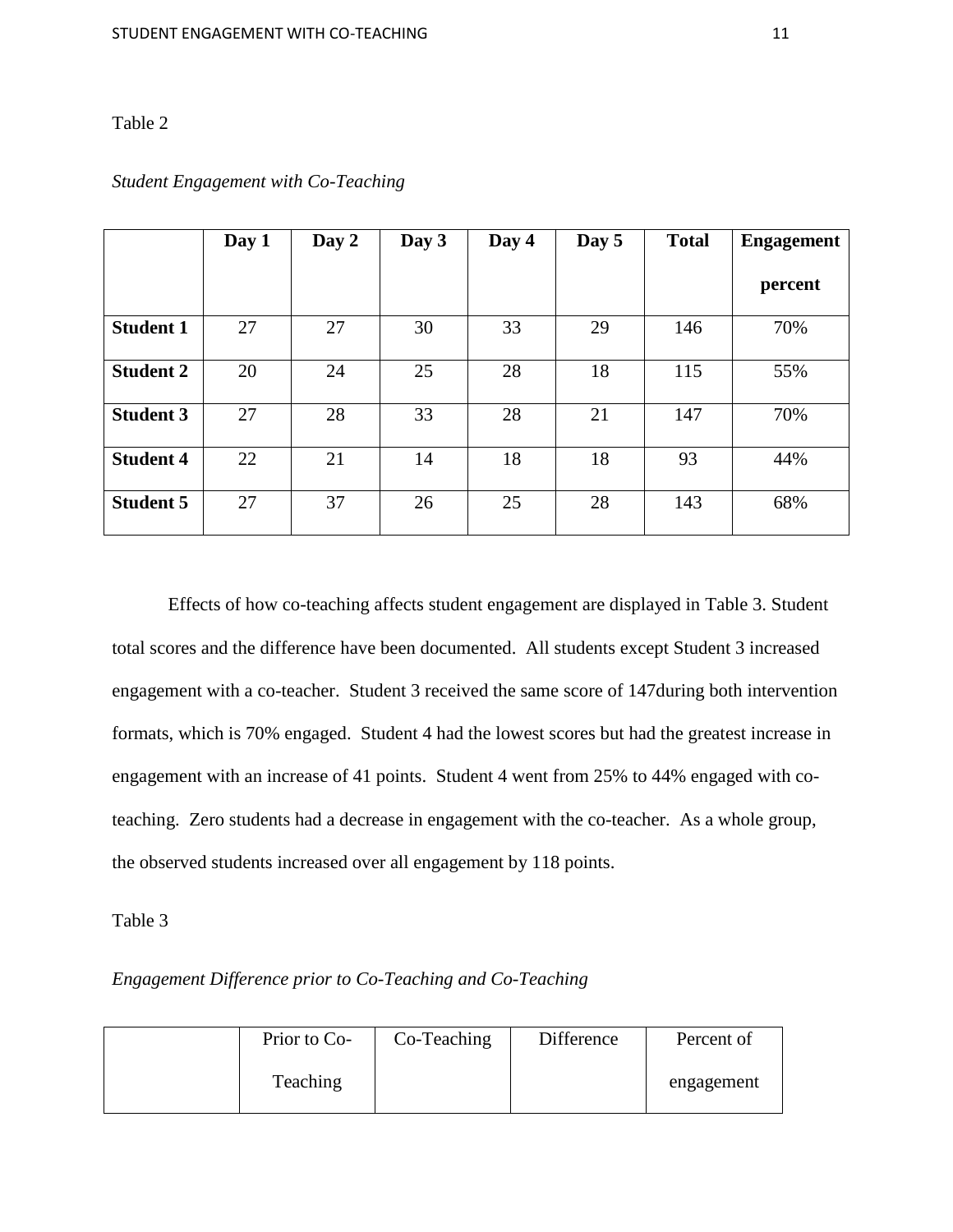|                   |       |       |         | increase |
|-------------------|-------|-------|---------|----------|
|                   |       |       |         |          |
| <b>Student 1</b>  | 128   | 146   | $+18$   | 11%      |
| <b>Student 2</b>  | 85    | 115   | $+30$   | 14%      |
| <b>Student 3</b>  | 147   | 147   | $+0$    | $\theta$ |
| <b>Student 4</b>  | 52    | 93    | $+41$   | 19%      |
| <b>Student 5</b>  | 114   | 143   | $+29$   | 14%      |
| <b>Mean Score</b> | 105.2 | 128.8 | $+23.6$ | $11\%$   |

After each math lesson, the students were given a reflection rubric for self engagement. The rubric included a scale of one to three with three being the most engaged. The self assessment reflection questions were: I was engaged in the task; I put forth a lot of effort; I wish I could continue this; and I was not thinking about math. The total score possible for each day was 12 and the total number for the five days was 60. Figure 1 shows that zero students felt engaged 100% of the time for all five days. Student 2 was the closest to getting a perfect total score prior to co-teaching with 53points. Student 4 rated himself/herself more engaged with one teacher than with co-teaching. However, when the researcher was observing Student 4 he/she made the most growth with co-teaching (Table 3). Two students in figure 4 rated higher engagement without the co-teaching than with the co-teaching, but when compared to the engagement data in Table 3, Student 2 and 4 both make engagement growth. Student 3 stayed at the same engagement score of 147 or 70% engaged during interventions.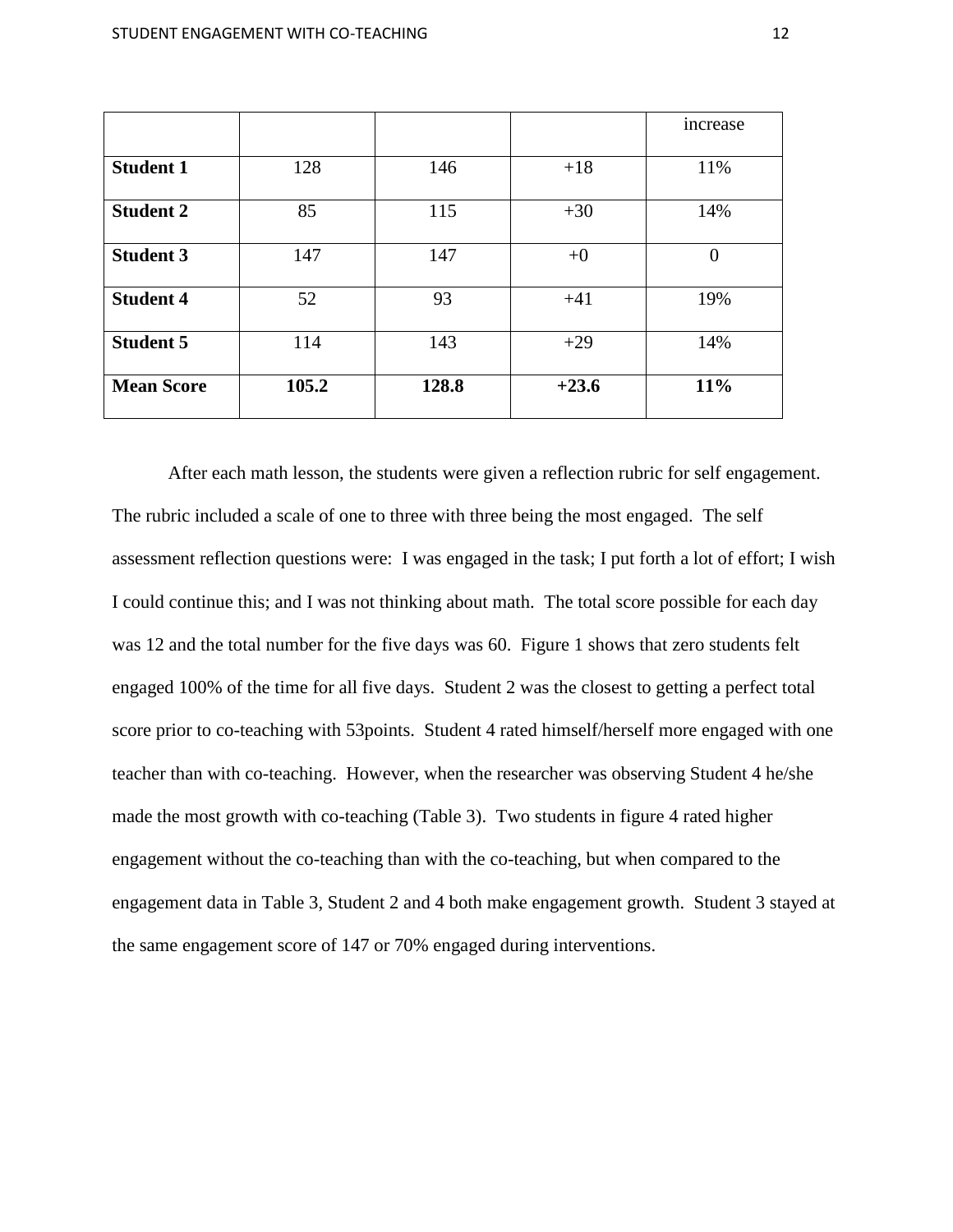



At the conclusion of the student engagement research, all students increased their engagement except for one student who stayed at the same score. According to the selfreflections Student 2 and Student 4 felt less engaged with a co-teacher. This data generates a question as to if the second grade students knew how to self-reflect correctly and honestly when analyzing their own engagement. Validity in the research is student engagement increased with the co-teacher because it was a new presence in the classroom.

# **Discussion**

#### **Summary of Major Findings**

The data collected throughout this research suggests that co-teaching whole group interventions does increase student engagement. The selected students being observed increased engagement by eleven percentage points when teachers co-taught lessons. The data collected with students' self reflection on self engagement indicated that the majority of the students felt an increase in engagement. According to student self evaluation survey two students, Student 2 and Student 4 felt a decrease in engagement with co-teaching. However, the observation by the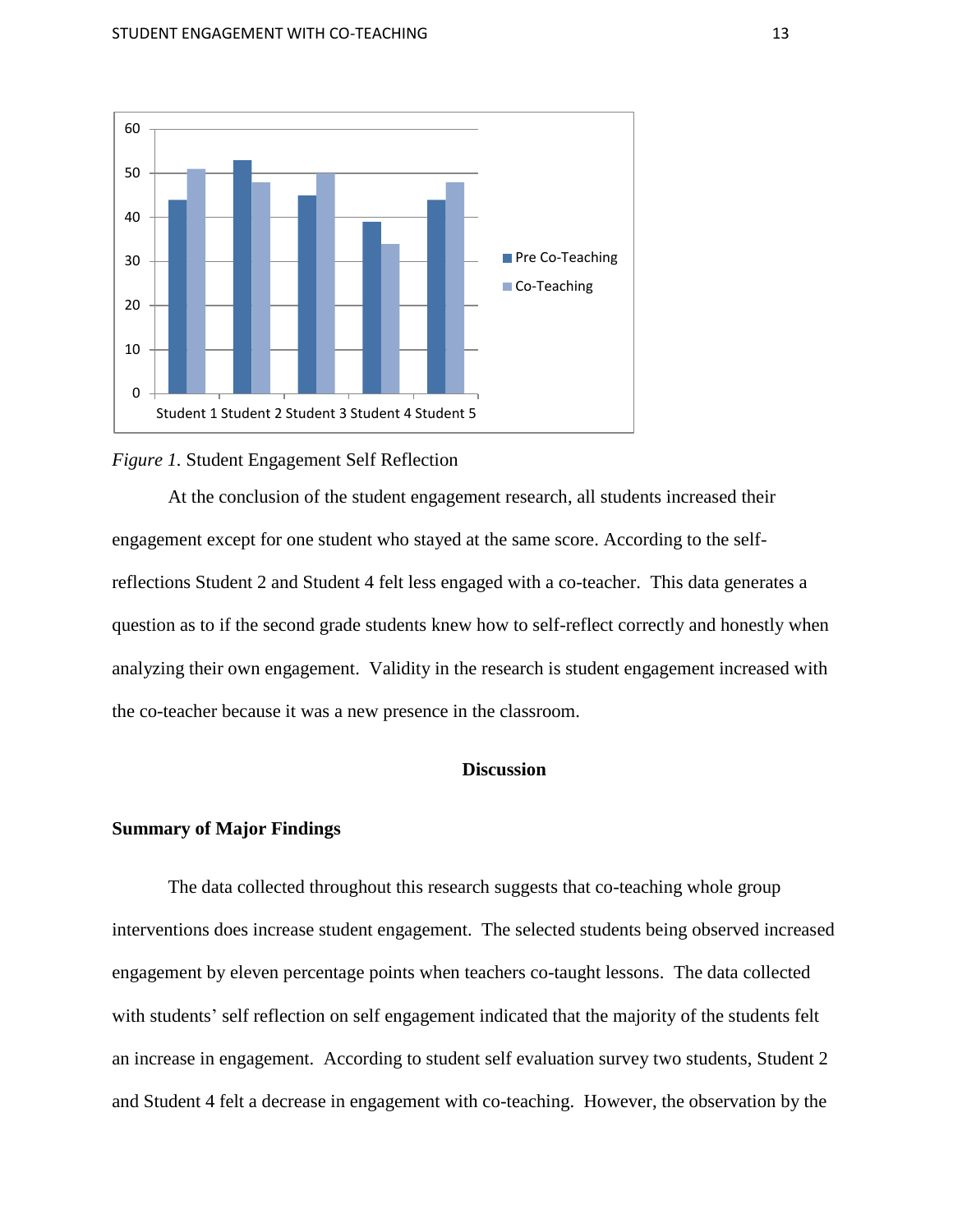researcher shows those same two students had the greatest increase of engagement with the coteacher.

Prior to co-teaching the majority of the students looked around the room, played with shoestrings, and did not respond appropriately or voluntarily when the classroom teacher asked for a response or an answer. The students often played with manipulatives as the teacher was delivering instruction and then when called on would not answer or would look at other students for the correct response. The classroom teacher did not have a long wait time after calling on students and would quickly move to the next response if a response was not given correctly.

#### **Limitations of Study**

The limitations of this study included the validity of second grade self reflections. Students should have had a clear understanding of what engagement was and how to reflect honestly about self engagement during lessons. When given the self-evaluation rubric the students would often ask what each statement meant, even after the researcher explained each evaluation question. The researcher was the only one observing the students' engagement. Even though all the observations were being done by the same person, the researcher's definition of active student engagement may differ from other researchers.

Teacher collaboration time was another limitation to this research project. The classroom teacher and the instructional coach met once prior to co-teaching the lesson. Therefore, the presenting teachers only met once instead of every time they were going to co-teach interventions. Giving more collaboration time the teachers would have more time to analyze and discuss data on the group as a whole and individually. The teachers would have more time to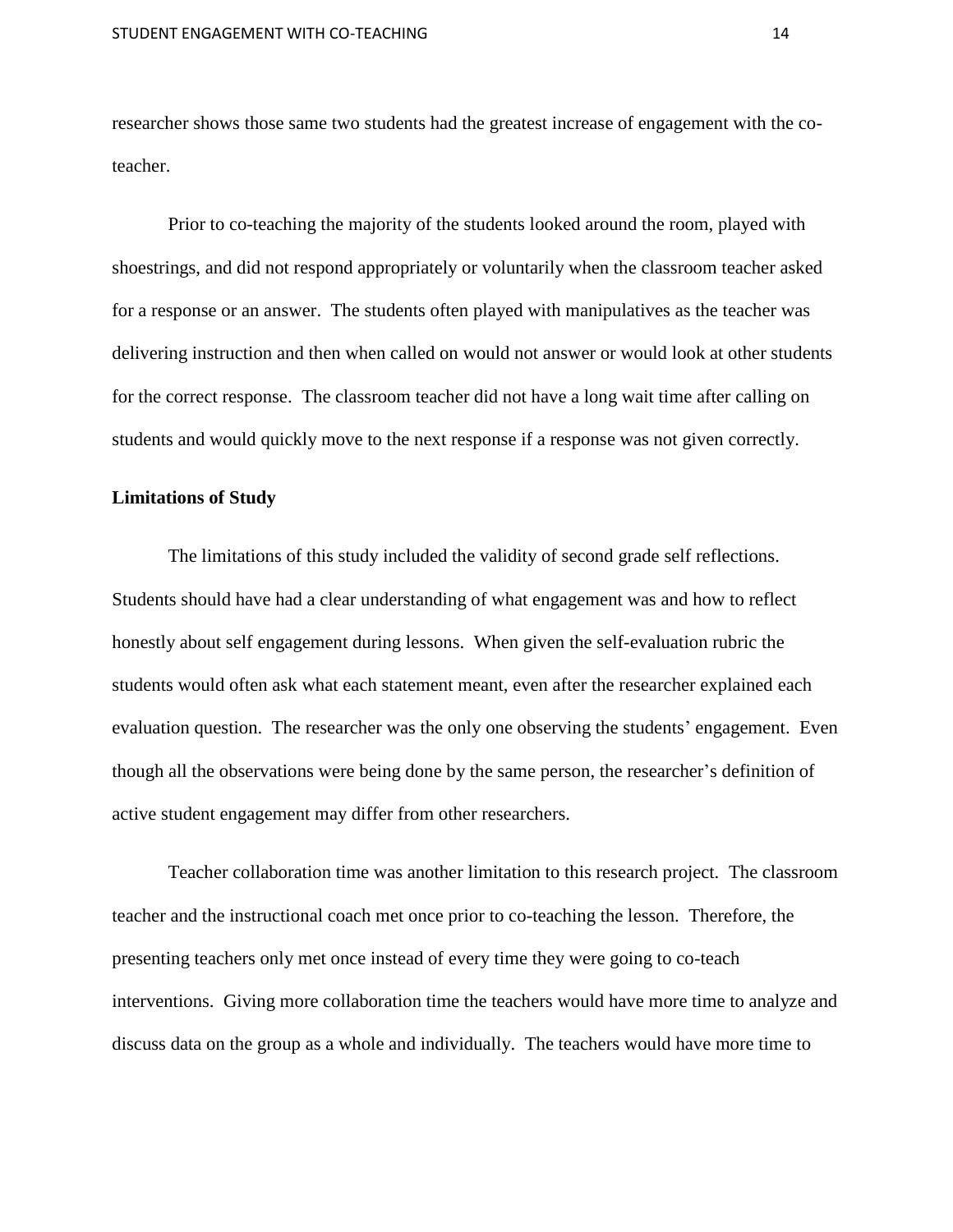decide who was going to present each section of the intervention, and what tasks the co-teacher was going help with.

## **Conclusion**

Inclusion to finding out if co-teaching interventions will increase student engagement the data has shown that engagement will increase. Using a variety of observations, rubrics, and student self-assessments, the majority of the data has shown an average 11% overall engagement increase. The researcher observed whole class math interventions instructed first by the classroom teacher then co-teaching with an instructional coach. The researcher took anecdotal notes on five randomly selected students. The areas of engagement the researcher observed and documented were: student talking/sharing, active engagement, use of manipulatives, writing/sharing correctly, focused on the teacher, up and moving, and working well with others. Besides the observation rubric, the students were given a self-evaluation rubric following each intervention that was delivered. The final outcome of this research suggests that co-teaching whole group interventions does increase student engagement.